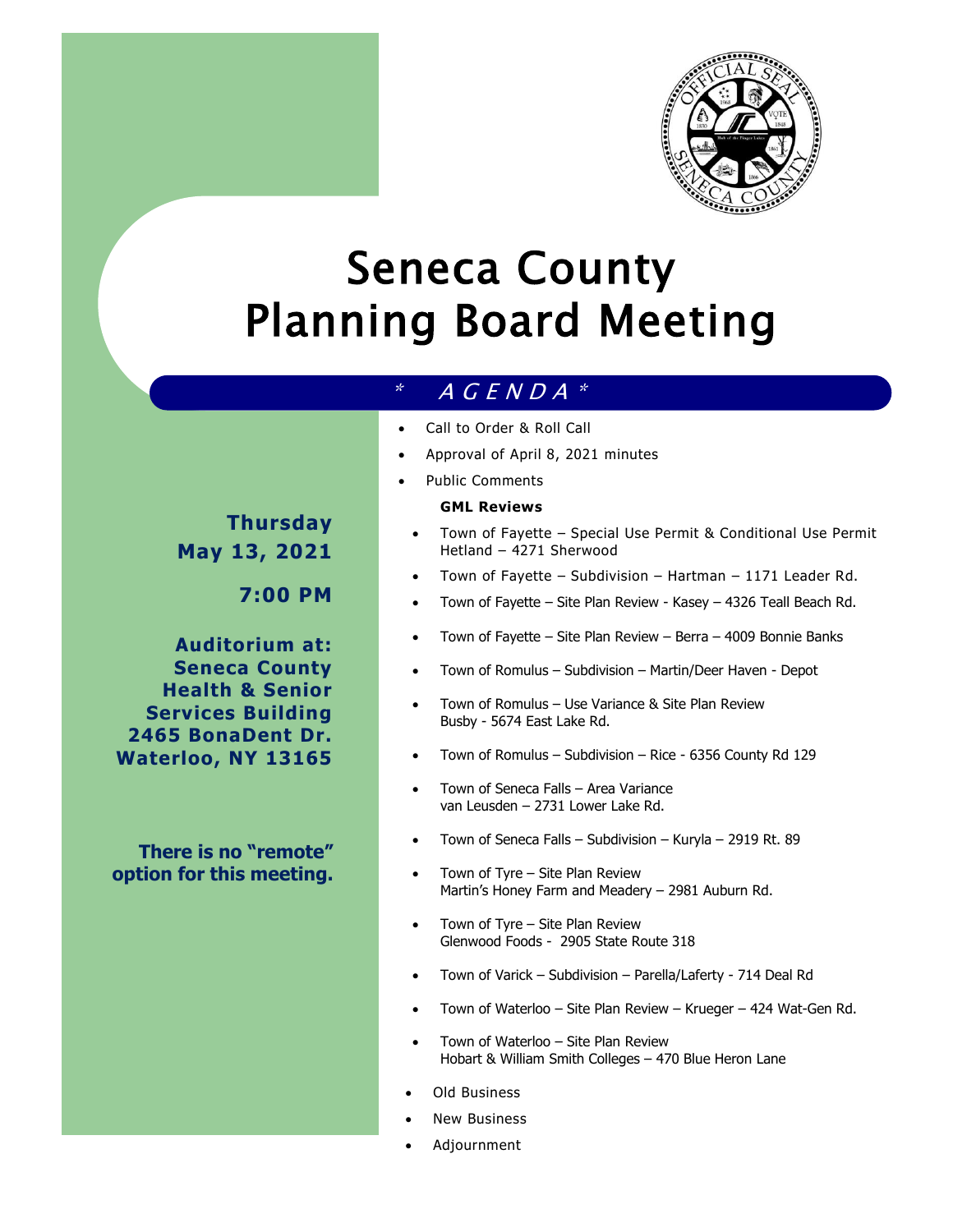# **Seneca County Planning Board Meeting (SCPB) Agenda Attachment – May 13, 2021**

## **Note:**

The doors to the auditorium are on the north side of the Health and Senior Services (HSS) building. Bonadent Drive is accessible from either North Road or Thurber Drive. All persons attending the meeting will be required to sign in and give contact information.

# **Public Comments:**

Representatives of projects wishing to make a presentation are encouraged to contact [Harriet](mailto:hhaynes@co.seneca.ny.us) A Haynes at (315) 539- 1723 so that the needs for presentation materials may be discussed. Comments will be scheduled immediately before review of that project. The SCPB has a policy of reviewing projects with persons present before those that do not have representation.

# **GML REVIEWS:**

- **Town of Fayette – Special Use Permit & Conditional Use Permit - Hetland – 4271 Sherwood**  The applicants are requesting a site plan review and conditional use permit for a short term rental.
- **Town of Fayette – Subdivision – Hartman – 1171 Leader Rd.**

The applicants are proposing a minor subdivision that will create a 9+ acre lot and a 3+ acre lot both of which will have road frontage.

 $\bullet$ 

#### **Town of Fayette – Site Plan Review - Kasey – 4326 Teall Beach**

The applicant is proposing a second story addition of bathroom, office, and balcony. There will no increase in the footprint to the structure.

#### **Town of Fayette – Site Plan Review – Berra – 4009 Bonnie Banks**

The applicant wishes to construct a 40' by 60' on a 125' by 75' across the private road from the residence.

#### **Town of Romulus – Subdivision – Martin/Deer Haven – Depot**

Deer Haven Park, LLC is proposing to subdivide lands on the former Seneca Army Depot into two parcels consisting of 639 and 2,904 acres. The smaller parcel, which is being subdivided from larger, will be retained by Deer Haven Park and consist of road and railroad right of ways and a former ash landfill. The new parcel is to be transferred in the future and will require additional subdivision review.

## **Town of Romulus – Use Variance & Site Plan Review – Busby - 5674 East Lake Rd.**

The applicants are requesting use variance and if successful, then a site plan review to construct a second residential structure to be constructed from shipping containers and be located on the east side of the parcel (current residence is on the west side). Town of Romulus Code Officer has deemed this as a mobile home which is not an allowed use in the Lakeshore Residential Zone. An additional variance for 2 single family residential structure on one parcel will also be required.

#### **Town of Romulus – Subdivision –Rice - 6356 County Rd. 129**

The applicant is looking for subdivision approval to create a parcel to be added to a different parcel. The parcel being divided is partially owned by the applicant and the other parcel fully owned by the applicant. Access to the barn on the parcel needs to be considered.

## **Town of Seneca Falls – Area Variance – van Leusden – 2731 Lower Lake Rd.**

The applicant wishes to extend a deck 8' closer to the lake and adjust the access stairways.

#### **Town of Seneca Falls – Subdivision – Kuryla – 2919 Rt. 89**

The applicant and an adjoining parcel wish to adjust the property so that there will be a net zero gain for either property owner.